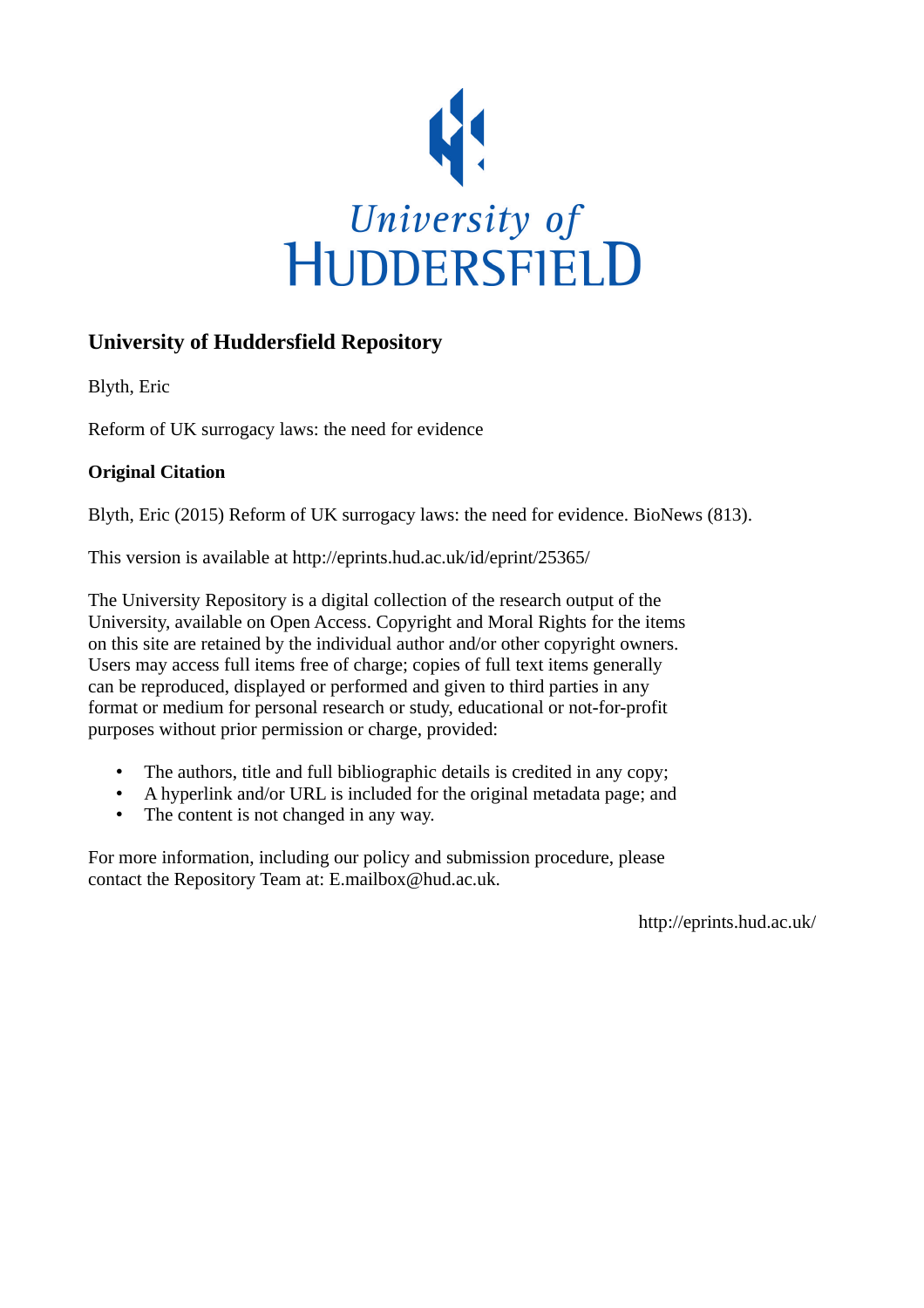## **Reform of UK surrogacy laws: the need for evidence**

Eric Blyth, Marilyn Crawshaw and Patricia Fronek

Surrogacy, whether altruistic or commercial, has become the focus of much public and academic commentary. Given the complexity of surrogacy practice, we have become concerned that many 'reform' arguments are based on alleged matters of fact: a dangerous state of affairs.

For example, an unsubstantiated claim made in a debate in Westminster Hall in 2014 that the number of children born through surrogacy each year had risen from 50-100 in 2008 to between 1000 and 2000 (1) has continued to be uncritically cited (2). This is despite our own research clearly demonstrating the lack of robust data about the number of surrogacy arrangements made by UK couples either in the UK itself or overseas (3) and similar findings discussed at a roundtable on international surrogacy reported previously in *BioNews* (4).

In a similar vein, unsubstantiated assumptions have been made about difficulties arising for surrogates and commissioning parents during pregnancy, such as a surrogate changing her mind, or where parental rights are threatened due to the absence of enforceable written agreements within current laws (2). According to this logic, arguments are sometimes taken one step further, where the absence of enforceable agreements is claimed to be the cause of surrogates and commissioning parents avoiding formal agreements altogether (2).

While such *opinions* may well exist, no evidence exists that they are commonplace among commissioning parents or surrogates, nor indeed the cause of parties avoiding contractual arrangements.

Sometimes it is argued that fewer problems with surrogacy occur in the US than in the UK because of enforceable contracts. However, again, we are aware of no evidence that this is the case nor that such contracts can adequately safeguard the interests of commissioning parents, as indicated in a court ruling in Indiana (5). If the use of enforceable pre-birth contracts was so obviously and simply the correct way forward, one might have anticipated its adoption by far more than the very few jurisdictions that have done so (6, 7).

On the contrary, surrogacy contract enforceability could simply legitimise the commercialisation of child procurement and trafficking that restrictions on payment were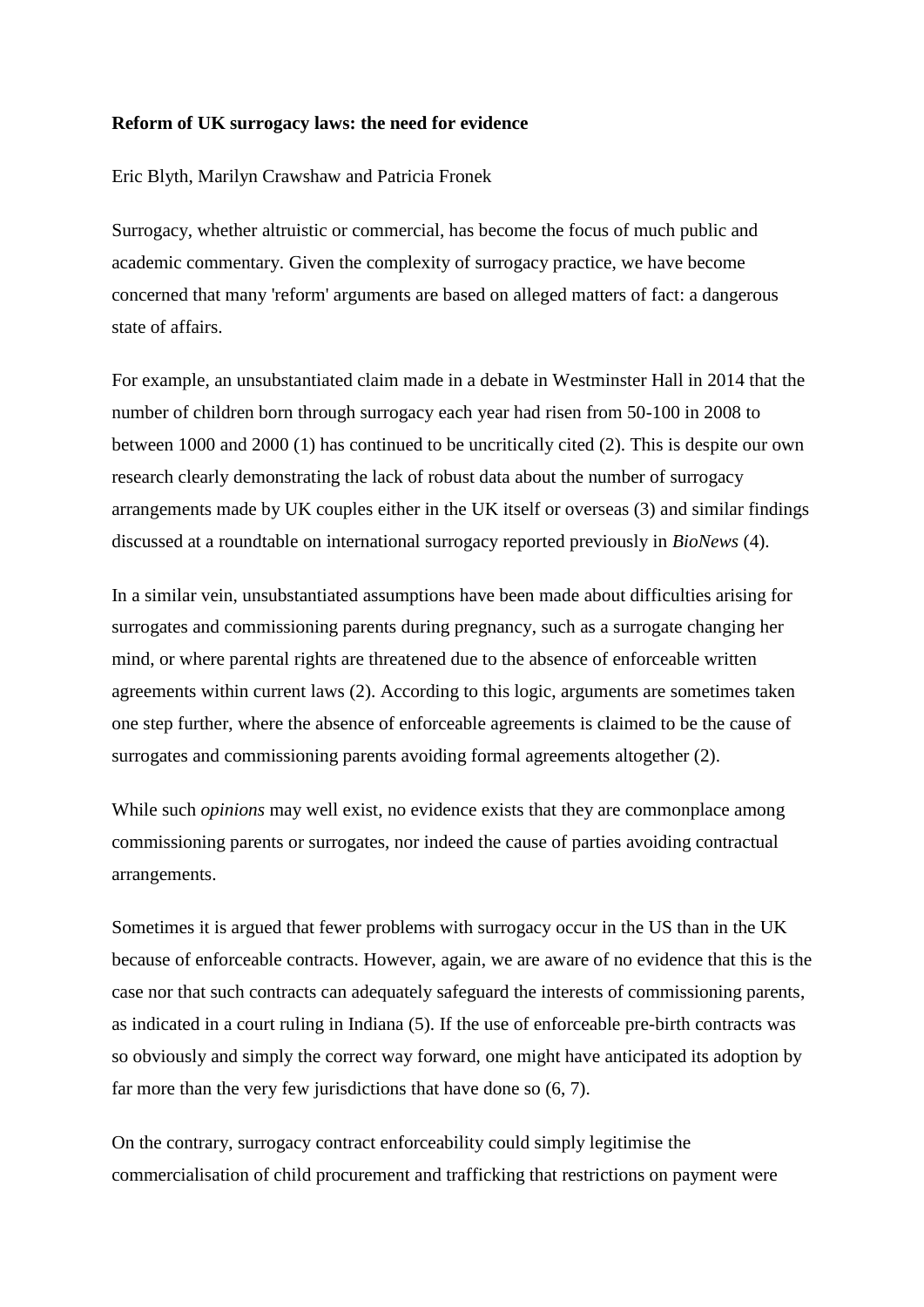designed to prevent - and contribute to the potential exploitation of children, surrogates and commissioning parents. The exploitation of surrogates has been of particular concern in countries where contracts favour business interests as well as where significant economic disparities between surrogates and commissioning parents exist (3, 4).

Concerns have been raised about the lack of informed consent in these circumstances (8). Further, such a proposal ignores the implications of removing the basic human right of pregnant women to make autonomous decisions while their pregnancy is ongoing and to have a legal relationship to the child at birth.

Existing evidence of surrogacy practice in the UK does not to date show that the unenforceability of surrogacy contracts constitutes a major or even a significant problem. Indeed in the case of *H v S (Surrogacy Agreement)* (9) and in all other cases of surrogacy that have been heard in UK courts, the court's disposition rested entirely on the paramountcy of the child's welfare. The judge's ruling in the case of *H v S* was eminently sensible; it was actually the private nature of the surrogacy arrangement rather than the absence of an enforceable contract that adversely affected its outcome.

Considered through the lens of the children born through surrogacy, a contrary argument – and one that we believe to be both pragmatically and ethically superior - is that the child's best interests should comprise the *sole* basis on which a surrogacy case (whether contested or consensual) should be determined. In practice, this is of course what UK courts are doing, regardless of current legal restrictions on payments made by commissioning parents to domestic or overseas surrogates (10). It may even be argued that – despite the *messiness* of the specific cases courts may be asked to resolve – the UK system 'gets there in the end'.

We nevertheless agree that UK surrogacy legislation, which has remained substantively unchanged for around a quarter of a century, needs to be revised to better reflect the changed context of surrogacy arrangements, and in particular the development of arrangements that transcend international borders (3, 4).

We propose that, included in such changes, the role of child welfare agencies should be enhanced with their involvement starting *prior* to any arrangements going ahead rather than at the end of the process. There is need for improved levels of assessment, information and preparation of commissioning parents and surrogates and improved support for all parties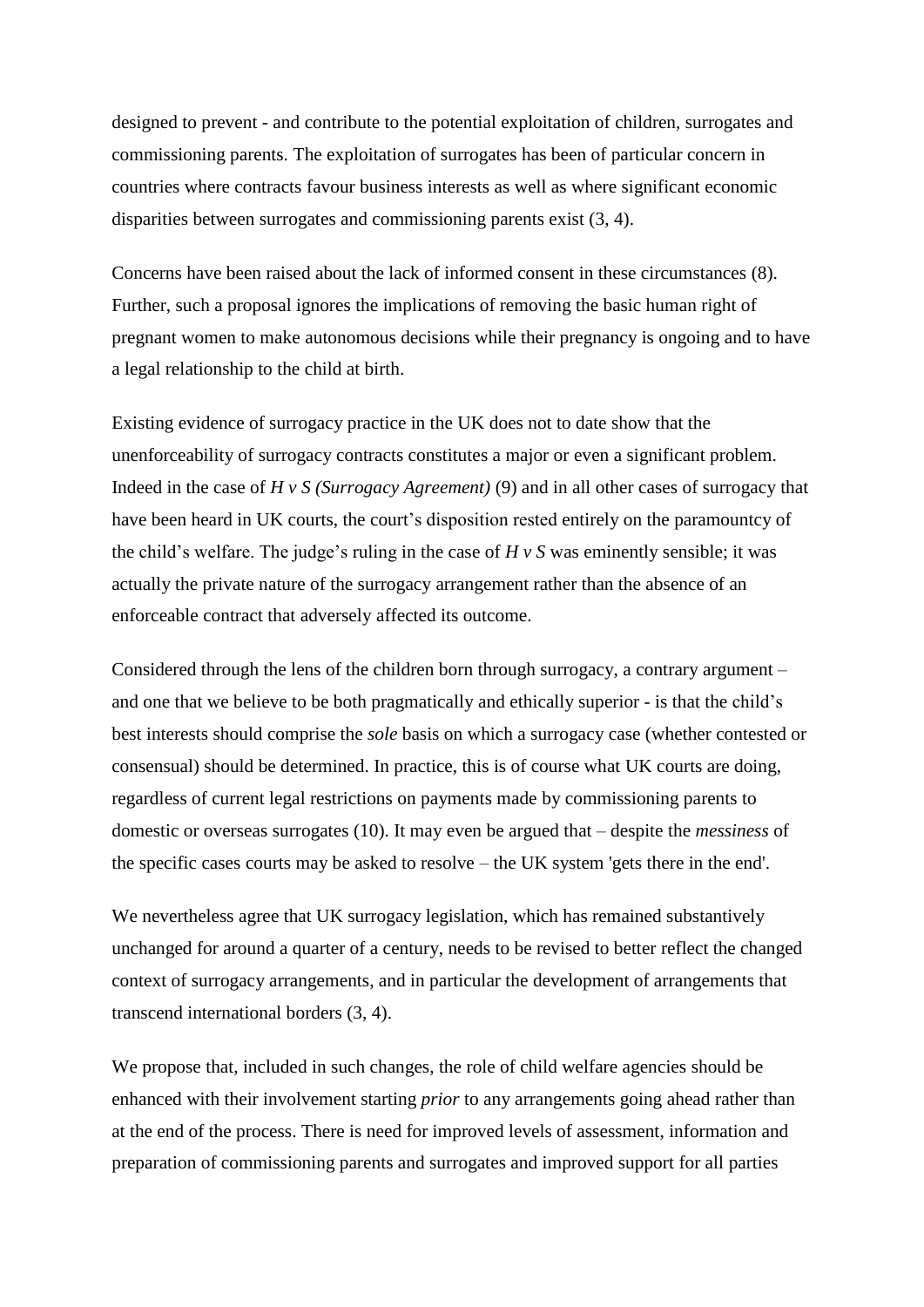prior to and during the pregnancy, and afterwards (11, 12). The apparent discrepancy between the number of Parental Order applications made to UK courts (3) and the much higher numbers of international surrogacy cases reported by the media (13) needs to be investigated, first to ascertain whether such differences exist in fact and, if this is demonstrated, to identify measures to provide greater incentives for commissioning parents to apply for Parental Orders. Finally there is need for surrogate offspring to have access to identifying and biographical information about their legal parents at birth *and* their genetic parents as well as those who raise them.

It is important that commentary and legislative reforms be informed by accurate information, good data collection and research, which are patently in short supply.

## **References**

- 1. Leigh, J. (2014) Debate Westminster Hall, col 1WH 14 October [http://www.publications.parliament.uk/pa/cm201415/cmhansrd/cm141014/halltext/14](http://www.publications.parliament.uk/pa/cm201415/cmhansrd/cm141014/halltext/141014h0001.htm) [1014h0001.htm.](http://www.publications.parliament.uk/pa/cm201415/cmhansrd/cm141014/halltext/141014h0001.htm)
- 2. Carr, R. (2015) The need for UK surrogacy law reform *BioNews* [808,](http://www.bionews.org.uk/page_541000.asp) 29 June. [http://www.bionews.org.uk/page.asp?obj\\_id=541008&PPID=541000&sid=445.](http://www.bionews.org.uk/page.asp?obj_id=541008&PPID=541000&sid=445)
- 3. Crawshaw, M., Blyth, E. and van den Akker, O. (2012) The changing profile of surrogacy in the UK - Implications for policy and practice. *Journal of Social Welfare and Family Law*. 34 (3): 265–275.
- 4. Blyth, E., Crawshaw, M. and van den Akker, O. (2014) What are the best interests of the child in international surrogacy? *Bionews* 742, 17 February. [http://www.Bionews.org.uk/page\\_397263.asp.](http://www.bionews.org.uk/page_397263.asp)
- 5. Paul, S. (2013) Indiana Appeals Court says surrogate is legal mother. 15 July. <http://indianapublicmedia.org/news/52465-revision-52465/>
- 6. Ory, S. J., Devroey, P., Banker, M., Brinsden, P., Buster, J., Fiadjoe, M., Horton, M., Nygren, K., Pai, H., Le Roux, P. and Sullivan E. (2013) *International Federation of Fertility Societies Surveillance 2013* [http://c.ymcdn.com/sites/www.iffs](http://c.ymcdn.com/sites/www.iffs-reproduction.org/resource/resmgr/iffs_surveillance_09-19-13.pdf)[reproduction.org/resource/resmgr/iffs\\_surveillance\\_09-19-13.pdf](http://c.ymcdn.com/sites/www.iffs-reproduction.org/resource/resmgr/iffs_surveillance_09-19-13.pdf)
- 7. Trimmings, K. and Beaumont, P. (2013) *International Surrogacy Arrangements: Legal Regulation at the International Level*. Oxford: Hart Publishing.
- 8. Tanderup, M., Reddy, S., Patel, T., & Nielsen, B. B.(2015). Informed consent in medical decision-making in commercial gestational surrogacy: a mixed methods